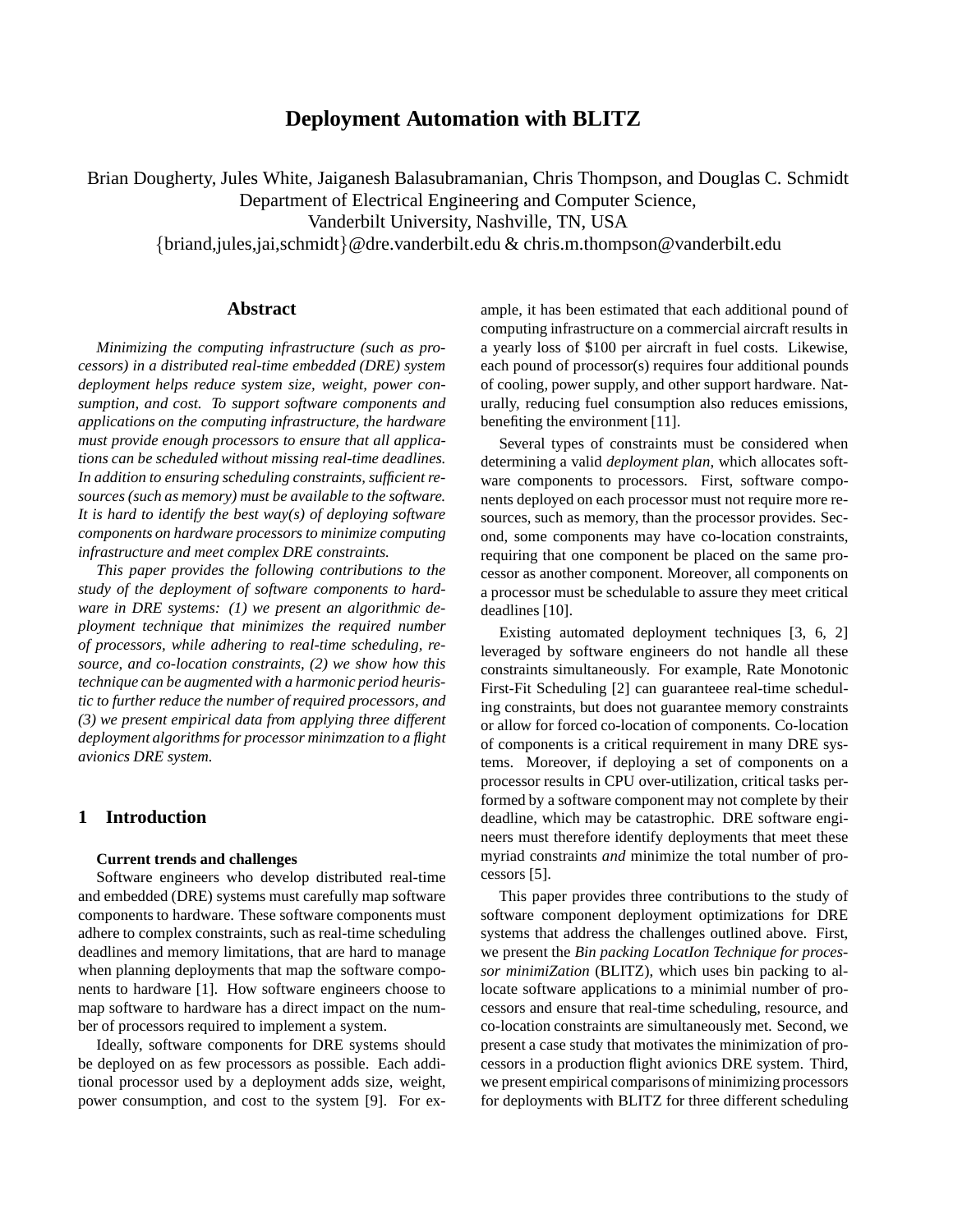heuristics versus the simple bin-packing of one component per processor used in the avionics case study.

**Paper organization.** The remainder of this paper is organized as follows: Section 2 describes challenges that must be overcome to determine valid deployments; Section 3 describes the BLITZ technique we developed to minimize the number of processors in deployments; Section 4 presents empircal results from applying BLITZ to the flight avionics case study to reduce the number of processors in a deployment; and Section 5 presents concluding remarks.

# **2 Challenges of Component Deployment Minimization**

This section summarizes the challenges of a determining a software component deployment that minimizes the number of processors in a DRE system.

**Rate-monotonic scheduling constraints**. To create a valid deployment, the mapping of software components to processors must guarantee that none of the software components' tasks misses its deadline. Even if rate monotonic scheduling is used, a series of components that collectively utilize less than 100% of a processor may not be schedulable. It has been shown that determining a deployment of multiple software components to multiple processors that will always meet real-time scheduling constraints is NP-Hard [3].

**Task co-location constraints**. In some cases, software components must be co-located on the same processor. For example, variable latency of communication between two components on separate processors may prevent real-time constraints from being honored. As a result, some components my require co-location on the same processor, which precludes the use of bin-packing algorithms that treat each software component to deploy as a separate entity.

**Resource constraints**. To create a validate deployment, each processor must provide the resources (such as memory) necessary for the set of software components it supports to function. Developers must ensure that components deployed to a processor do not consume more resources than are present. If each processor does not provide a sufficient amount of these resources to support all tasks on the processor, a task will not be able execute, resulting in a failure.

# **3 Deployment Optimization with BLITZ**

The *Binpacking LocatIon Technique for processor minimiZation* (BLITZ) is a first-fit decreasing binpacking algorithm we developed to (1) assign processor utilization values that ensure schedulability if not exceeded and (2) enhance existing techniques by ensuring that multiple resource and co-location constraints are simultaneously honored.

#### **3.1 BLITZ Bin-packing**

The goal of a bin packer is to place a set of items into a minimal set of bins. Each item takes up a certain amount of space and each bin has a limited amount of space available for packing. An item can be placed in a bin as long as its placement does not exceed the remaining space in the bin. Multi-dimensional bin packing extends the algorithm by adding extra dimensions to bins and items (*e.g.*, length, width, and height) to account for additional requirements of items. For example, an item may have height corresponding to its CPU utilization and width corresponding to consumed memory.

BLITZ uses an enhanced multi-dimensional bin packing algorithm to generate valid deployments that honor multiple resource constraints and co-location constraints as well as the standard real-time scheduling constraints. In BLITZ, each processor is modeled as a bin and each independent component or co-located group of components is modeled as an item. Each bin has a dimension corresponding to the available CPU utilization. Each item has a dimension that represents the CPU utilization it requires, as well as a a dimension corresponding to each resource, such as memory, that it consumes. Each bin's size dimension corresponding to available CPU utilization is initialized 100%. The resource dimensions are set to the amount of each resource that the processor offers.

To pack the items, they are first sorted in decreasing order of utilization. Next, BLITZ attempts to place the first item in the first bin. If the placement of the item does not exceed the size of the bin (available resources and utilization) of the bin (processor), the item is placed in the bin. The dimensions of the items are then subtracted from the dimensions of the bin to reflect the addition. If the item does not fit, BLITZ attempts to insert the item into the next bin. This step is repeated until all items are packed into bins or no bin exists that can contain the item.

Burchard et al [7] describe several techniques that use component partitioning and bin-packing to reduce total required processors. This work, however, does not account for additional resource constraints, such as memory. Furthermore, these techniques do not allow for co-location constraints that require specific components to reside on the same processor.

# **3.2 Utilization Bounds**

Conventional bin-packing algorithms assume that each bin has a static series of dimensions corresponding to available resources. For example, the amount of RAM provided by the processor is constant. Applying conventional binpacking algorithms to software component deployment is challenge since it is hard to set a static bin dimension that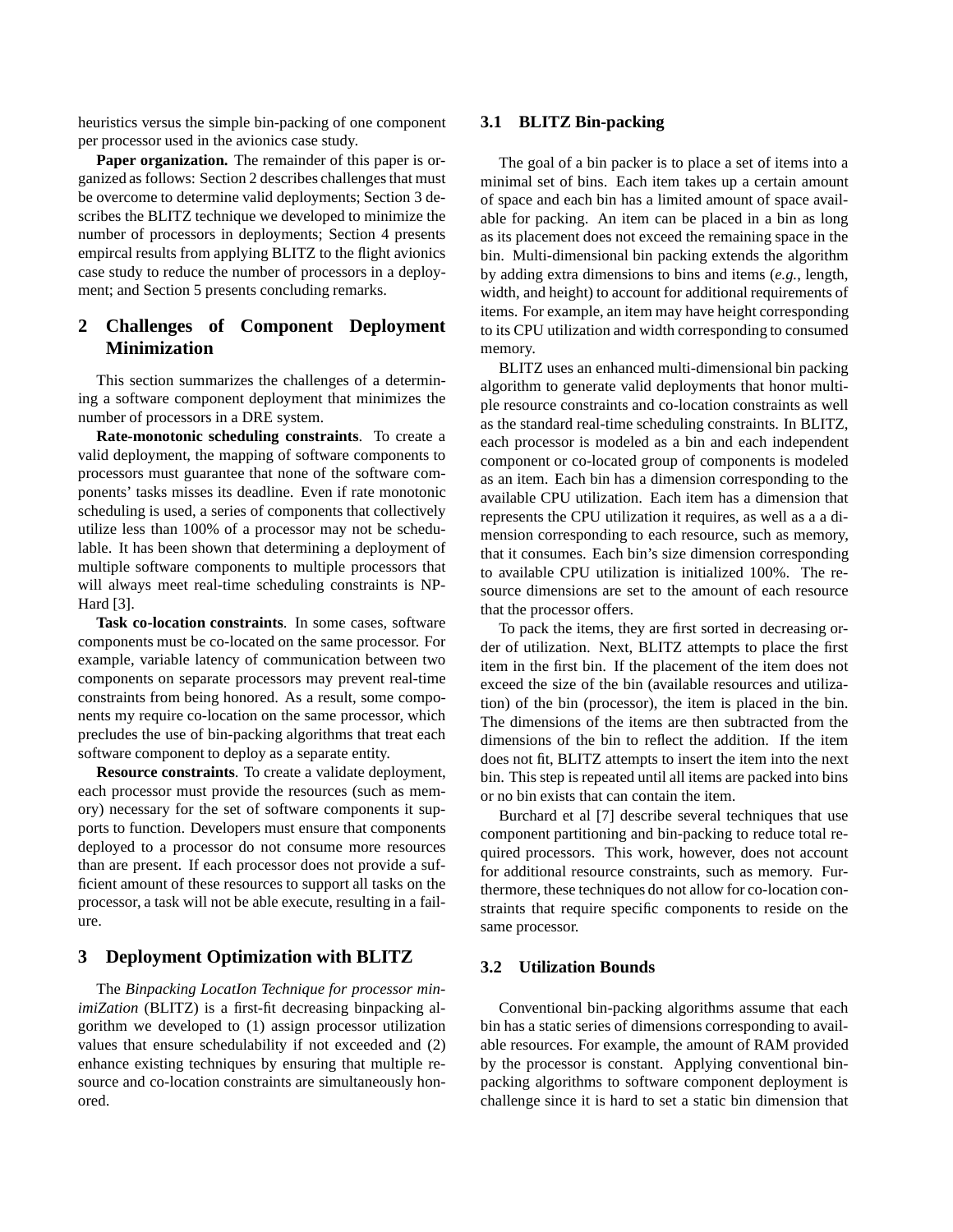guarantees the components are schedulable. Scheduling can only be modeled with a constant bin dimension of utilization if a worst-case scheduling of the system is assumed. Liu-Layland [8] have shown that a fixed bin dimension of 69.4% will guarantee schedulability but in many cases, tasks can have a higher utilization and still be schedulable.

The Liu-Layland equation states that the maximum processor utilization that guarantees scheduability is equal to  $2^{1/x} - 1$ , where x is the total number of components allocated to the processor. With BLITZ, each bin has a scheduling dimension that is determined by the Liu-Layland equation and the number of components currently assigned to the bin. Each item will represent at least one but possibly multiple co-located components. Each time an item is assigned to a bin, BLITZ uses the Liu-Layland formula to dynamically resize the bin's scheduling dimension according to the number of components held by the items in the bin.

If the the frequency of execution, or periodicity, of the components' execution requirements is known, higher processor utilization above the Liu-Layland bound is also possible. Components with harmonic periods (*e.g.*, periods that can be repeatedly doubled or halved to equal each other) can be allocated to the same processor with scheduability ensured, as long as the total utilization is less than or equal to 100%.

Unlike other deployment algorithms [7, 4], BLITZ uses multi-stage packing to exploit harmonic periods. In the first stage, components with harmonic periods are grouped together. In each successive stage, the components from the group with the largest aggregate processor utilization are deployed to the processors using a first-fit packing scheme. If not all periods of the components in a bin are harmonic, an item is allocated to a bin only if the utilization of its components fits within the dynamic scheduling Liu-Layland dimension and all other resource dimensions. If all component periods within a bin are harmonic, the utilization dimension is not dynamically calculated with Liu-Layland and a fixed value of 100% is used.

#### **3.3 Co-location Constraints**

To allow for component co-location constraints, BLITZ groups components that require co-location into a single item. Each item has utilization and resource consumption equal to that of the component(s) it represents. Each item remembers the components associated with it. The Liu-Layland and harmonic caculations are performed on the individual components associated with the items in a bin and not each item as a whole.

#### **4 Empirical Results**

This section presents the results of applying BLITZ to a flight avionics case study provided by Lockheed Martin Aeronautics through the SPRUCE portal (www. sprucecommunity.org), which provides a webaccessible tool that pairs academic researchers with industry challenge problems complete with representative project data. This case study comprised 14 processors, 89 total components, and 14 co-location constraints. We compared 2 different bin-packing strategies against both BLITZ and the baseline deployment of this avionics system, produced by the original avionics domain experts.

#### **4.1 Experimental Platform**

All algorithms were implemented in Java and all experiments were conducted on an Apple MacbookPro with a 2.4 GHz Intel Core 2 Duo processor, 2 gigabytes of RAM, running OS X version 10.5.5, and a 1.6 Java Virtual Machine (JVM) run in client mode. All experiments required less than 1 second to complete with each algorithm.

# **4.2 Processor Minimization with Various Scheduling Bounds**

This experiment compared the following bin-packing strategies against BLITZ and the baseline deployment of the avionics system: (1) a worst-case multi-dimensional binpacking algorithm that uses 69.4% as the utilzation bound for each bin, (2) a dynamic multi-dimensional bin-packing algorithm that uses the Liu-Leyland equation to recalculate the utilzation bound for each bin as components are added, and (3) our BLITZ technique that combines dynamic utilization bound recalculation with the harmonic period multi-stage packing.

We used each technique to generate a deployment plan for the avionics system described in Section 4. Figure 1 shows the original avionics system deployment, as well as deployment plans generated by the worst-case bin-packing algorithm, dynamic bin-packing algorithm, and BLITZ.



**Figure 1. Deployment Plan Comparison**

The BLITZ techinque required 6 less processors than the original deployment plan, 3 less processors than the worstcase bin-packing algorithm, and 1 less processor than the dynamic bin-packing algorithm.